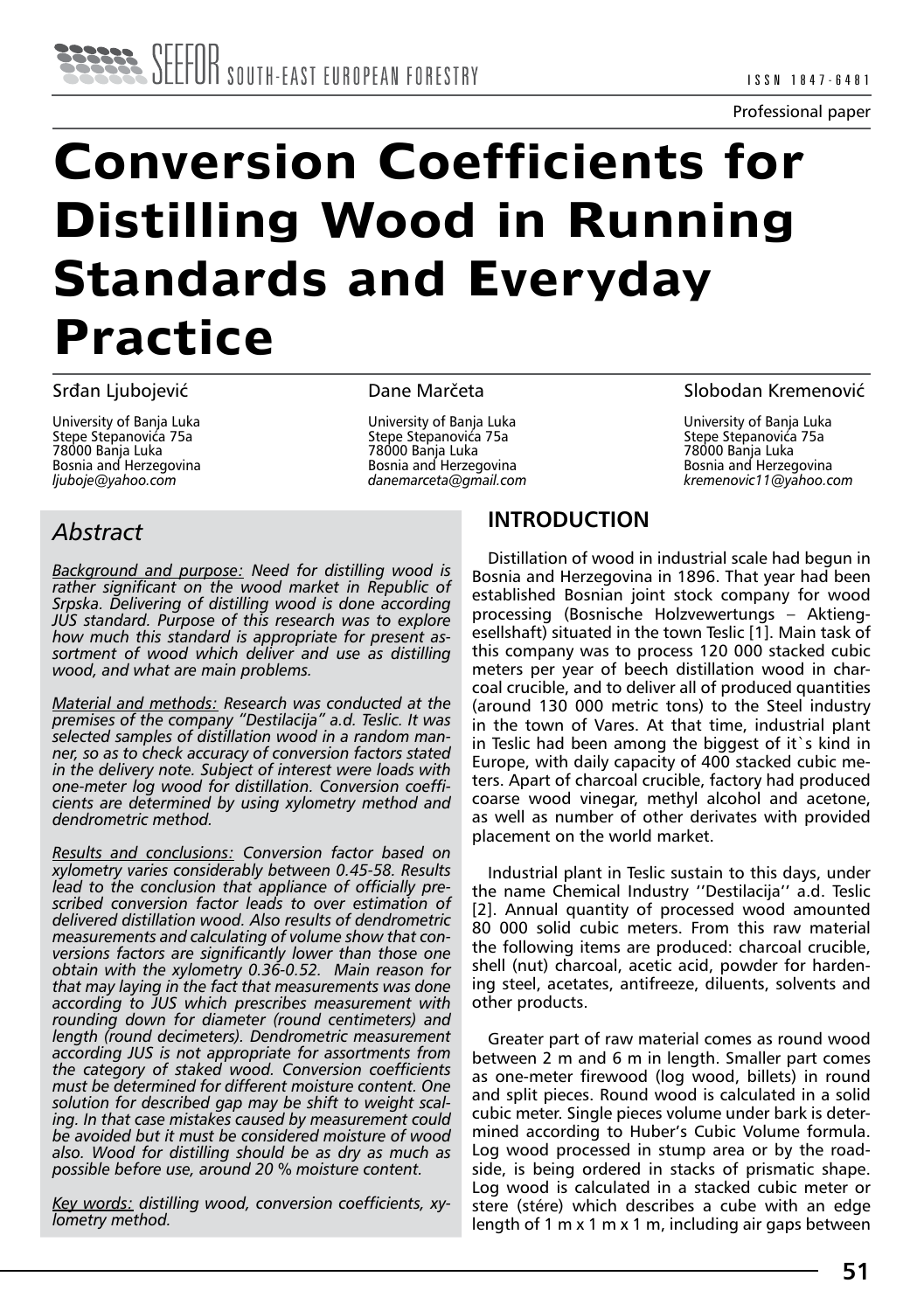*TABLE 1* 

|                 | Types of stacked round wood     | <b>JUS D.BO.022</b><br>(1984) | Horvat & Krpan<br>(1967) | Gornik-Bučar & Merzelj<br>(1988) |  |  |
|-----------------|---------------------------------|-------------------------------|--------------------------|----------------------------------|--|--|
|                 | Billets (split logs) over bark  | 0.80                          | $0.70 - 0.75$            |                                  |  |  |
| 2               | Billets (split logs) under bark |                               |                          | 0.80                             |  |  |
| 3               | Logs (rounds) over bark         | 0.75                          | $0.65 - 0.70$            |                                  |  |  |
| 4               | Logs (rounds) under bark        |                               |                          | 0.75                             |  |  |
| 5               | Pulpwood debarked               |                               |                          | 0.80                             |  |  |
| 6               | Rough puplpwood (with bark)     | 0.70                          |                          | 0.70                             |  |  |
| 7               | Fire wood                       | 0.69                          |                          | 0.69                             |  |  |
| 8               | Small round billets             | 0.55                          | $0.40 - 0.50$            |                                  |  |  |
| 9               | Stump wood                      | 0.45                          | $0.45 - 0.50$            | 0.30                             |  |  |
| 10 <sup>°</sup> | Forest residues                 | 0.40                          |                          |                                  |  |  |
| 11              | Chips                           | 0.37                          |                          |                                  |  |  |
| 12              | Bur (burr)                      |                               | $0.50 - 0.65$            |                                  |  |  |
| 13              | <b>Bark</b>                     |                               |                          | 0.30                             |  |  |

*Review of volume conversion factors for various typed of stocked round wood, used in former Yugoslavia (source [9, 10])*

the woodblocks. Conversion of volume of stacked cubic meters into appromaximate volume of solid cubic meters is conducted by using appropriate conversion factors. According to existing national standard (JUS D.B5.023) [3] distillation wood is equalized with firewood of hardwoods including small round billets (with mid. diameter under bark 3-7 cm), but the share of the later assortment is not prescribed. For these assortments, national standard (JUS D.B0.022) [4] requires conversion factor equal to 0.69 for firewood and 0.55 for small round billets. According to the principle "take it or live it", public forest company calculated common (average) conversion factor equal to 0.65 on delivery.

Considering that Chemical industry ''Destilacija''

a.d. Teslic consumes rather big amount of raw material, there is necessity for an accurate estimation of wood consumption in industrial processes, particularly when it comes to one-meter firewood.

Conversion factors that exists in literature or are in the practical use in other countries differs from conversion factors prescribed by national standard, and as such are not applicable to the local conditions [5, 6, 7, 8]. With that regard, this paper deals with detail analyze of the real volume of distilled wood (i.e. firewood) at unloading ramp, applying dendrometric and xylometric methods. On the basis of such research, authors have come to the novel conversion factors which are more accurate with the real situation. Therefore, the aim of this research was to revise

#### *TABLE 2*

*Review of volume conversion factors for various shapes of stocked round wood, used in foreign countries (source [11, 12, 13])*

|                          | Shapes of stacked round wood                                                             | Pirinen<br>(1996) | Kofman<br>(2006) | Jennings<br>(1965) |
|--------------------------|------------------------------------------------------------------------------------------|-------------------|------------------|--------------------|
|                          | Round wood measuring 2 m in length                                                       |                   | 0.65             |                    |
| $\overline{\phantom{a}}$ | Round wood measuring 3 m in length                                                       |                   | 0.55             |                    |
| 3                        | One-meter firewood, neatly stacked                                                       | 0.62              |                  |                    |
| 4                        | One-meter firewood, loosely packed                                                       | 0.40              |                  |                    |
| 5                        | Firewood in ready-to-burn logs, in round and split<br>pieces, 33 cm long, neatly stacked | 0.67              | $0.75 - 0.80$    |                    |
| 6                        | Firewood in ready-to-burn logs, in round and split<br>pieces, 33 cm long, loosely packed | 0.40              | $0.45 - 0.50$    |                    |
| $\overline{7}$           | Pulpwood debarked                                                                        |                   |                  | 0.75               |
| 8                        | Rough pulpwood (with bark)                                                               |                   |                  | 0.65               |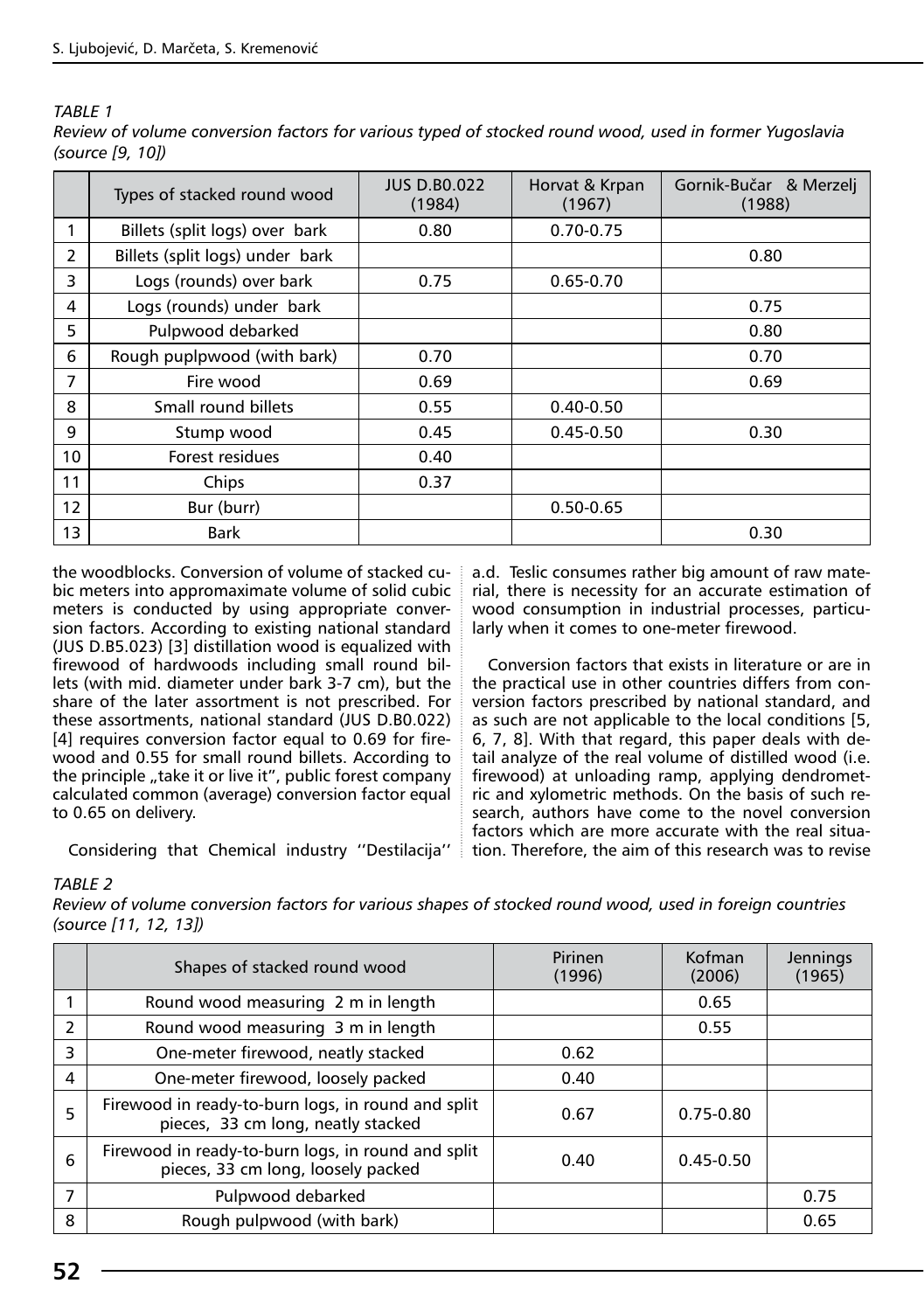accuracy of conversion factors in use, and to recommend ones that are more appropriate to the field conditions.

## **MATERIALS AND METHODS**

Research was conducted at the premises of the company ''Destilacija'' a.d. Teslic. There we selected 16 samples of distillation wood in a random manner, so as to check accuracy of conversion factors stated in the delivery note. Subject of our interest were only loads with one-meter log wood for distillation.

#### **Survey of standards relevant to distillation wood**

There are two national standards dealing with distillation wood: Classification and measuring of unworked and worked timber (JUS D.B0.022) and Heatwood and distillation (JUS D.B5.023); (JUS was an acronym for Jugoslav standards, later renamed with an acronym SRPS for Serbian standards).

According to JUS D.B5.023 (i.e. SRPS D.B5.023) distillation wood is equalized with firewood of hardwoods including small round billets with mid. diameter under bark 3-7 cm, where under hardwoods are considered: beech, hornbeam, oak, locust, maple, ash, elm, field maple wood and fruit trees.

According to the moisture or time after cutting, this wood is classified as a dry (seasoned) if cut at least 6 months before delivery, in winter or in summer, or as a raw (green) if cut less than 4 month before delivery.

According to the shape of pieces, standard differs:

a. Billets: pieces of wood 1m in length, obtained by splitting of round wood at least 15 cm in diameter, with both ends cut by saw. Chord of arc or flat side of billet ought to be 10-25 cm wide. Tolerances of length are +/- 5 cm.

- b. Logs: pieces of wood obtained by sawing of round wood, one meter long, with diameter 7-25 cm. Tolerances of length are +/- 5 cm.
- Small round billets, obtained by cutting with axe or saw, 90-120 cm in length, with diameter 3-7 cm.
- d. Bur: gnarled, easy or hard to split pieces of wood, length 0.5-1.2 m, with diameter 25-40 cm.
- e. Stump wood: pieces of wood obtained by breaking or splitting stumps, 15-40 cm thick.
- f. Wood remains: pieces of wood remain after cutting, sawing, splitting and debarking of wood in forest or at sawmills. Dimensions of pieces vary between 0.5-25 cm in thickness, 2-25 cm in wideness and 15-120 cm in length.

According to the quality, wood is assorted in two classes, the first and the second. In the 1st class the following defects of wood are acceptable: knots of all sizes and types; partially decayed pieces, up to 10 % of shipment; incipient rottenness of wood, up to 30 % of shipment; up to 15 cm distance between the rounded concave longitudinal surface and a straight line joining the innermost points of the surface, spiral grain with no limit.

Acceptable defects for the  $2<sup>nd</sup>$  class are slightly higher than for the  $1<sup>st</sup>$  class, as follows: knots, of all sizes and types; sweep and spiral grain with no limits; partially decayed pieces, up to 20 % of shipment; incipient rottenness of wood, up to 50 % of shipment; short pieces, up to 10 % of shipment.

Distillation wood comes in prismatic piles, which volume is expressed in a stacked cubic meter. Conversion of this volume into approximate volume of solid cubic meter is conducted by using appropriate conversion factor (JUS D.B5.023), given in Table 1. For the sake of comparison, in Tables 2 and 3 are given

#### *TABLE 3*

*Volume conversion factors in dependence of diameter, length and shape of stocked round wood pieces according to Flann (source [14])*

| Mid. diameter (cm)                  | 15                                                              |                   | 20   |      | 30   |      |  |  |  |  |
|-------------------------------------|-----------------------------------------------------------------|-------------------|------|------|------|------|--|--|--|--|
| Length<br>(m)                       | 1.2                                                             | 2.4<br>2.4<br>1.2 |      |      |      | 2.4  |  |  |  |  |
| Shape of pieces                     | CONVERSION<br>$F A C T O R S$ (m <sup>3</sup> /stere)<br>VOLUME |                   |      |      |      |      |  |  |  |  |
| SOFTWOODS                           |                                                                 |                   |      |      |      |      |  |  |  |  |
| Straight and smooth                 | 0.70                                                            | 0.69              | 0.74 | 0.73 | 0.78 | 0.77 |  |  |  |  |
| Straight, slightly rough and knotty | 0.66                                                            | 0.63              | 0.71 | 0.69 | 0.75 | 0.73 |  |  |  |  |
| Slightly crooked and rough          | 0.63                                                            | 0.59              | 0.69 | 0.66 | 0.73 | 0.71 |  |  |  |  |
| Crooked, rough and knotty           | 0.55                                                            | 0.51              | 0.62 | 0.59 | 0.65 | 0.63 |  |  |  |  |
| <b>HARDWOODS</b>                    |                                                                 |                   |      |      |      |      |  |  |  |  |
| Straight and smooth                 | 0.66                                                            | 0.64              | 0.71 | 0.69 | 0.77 | 0.74 |  |  |  |  |
| Straight, slightly rough and knotty | 0.61                                                            | 0.57              | 0.66 | 0.64 | 0.72 | 0.70 |  |  |  |  |
| Slightly crooked and rough          | 0.59                                                            | 0.55              | 0.64 | 0.62 | 0.70 | 0.67 |  |  |  |  |
| Crooked, rough and knotty           | 0.52                                                            | 0.47              | 0.59 | 0.55 | 0.61 | 0.59 |  |  |  |  |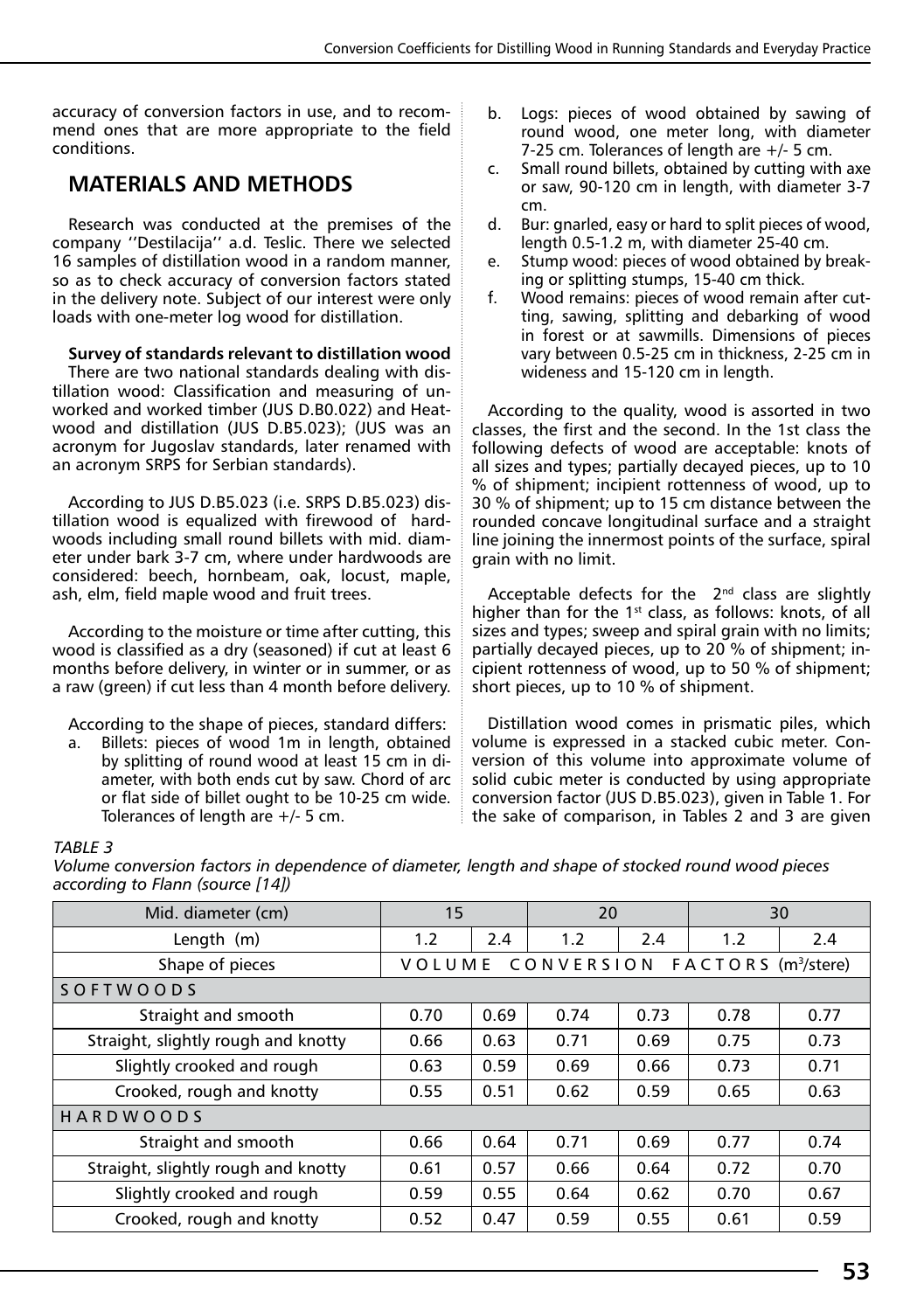

*FIGURE 1 Wood stacked and prepared for sinking* 

conversion factors that exist in literature or are in the practical use in other countries.

Upon unloading at the receiving site, each shipment was stacked into prismatic pile. From each load we took three stacked cubic meters of wood as a sample, positioned at the beginning, in the middle and at the end of the pile. Each and every piece of wood was measured in dendrometric sense using traditional formulas of Huber, Smalian and Riecke in order to estimate it`s volume and the volume of one stacked cubic meter of wood. Diameter was measured over bark with manual calliper. One measurement was made for pieces thinner than 20 cm, and two for the others. Diameter was expressed in centimeters, rounded down. Length was measured as the shortest distance between two parallel sides, using meter tape. Length was expressed in meters to one decimal place rounded down (JUS D.B0.022, EN 1309-2) [15]. At the same time, water displacement (xylometry) was used to determine true volumes of observed pieces of wood.



*FIGURE 2 Vessel with remaining water*

Xylometry is well known in science and in practice. It is based on the simple principle that volume of a body is equal to water mass displaced by it body. There are various methods used with xylometry, measuring the increase in water level, the increase in weight of the xylometer or the decrease in weight of the object, and converting weight change to change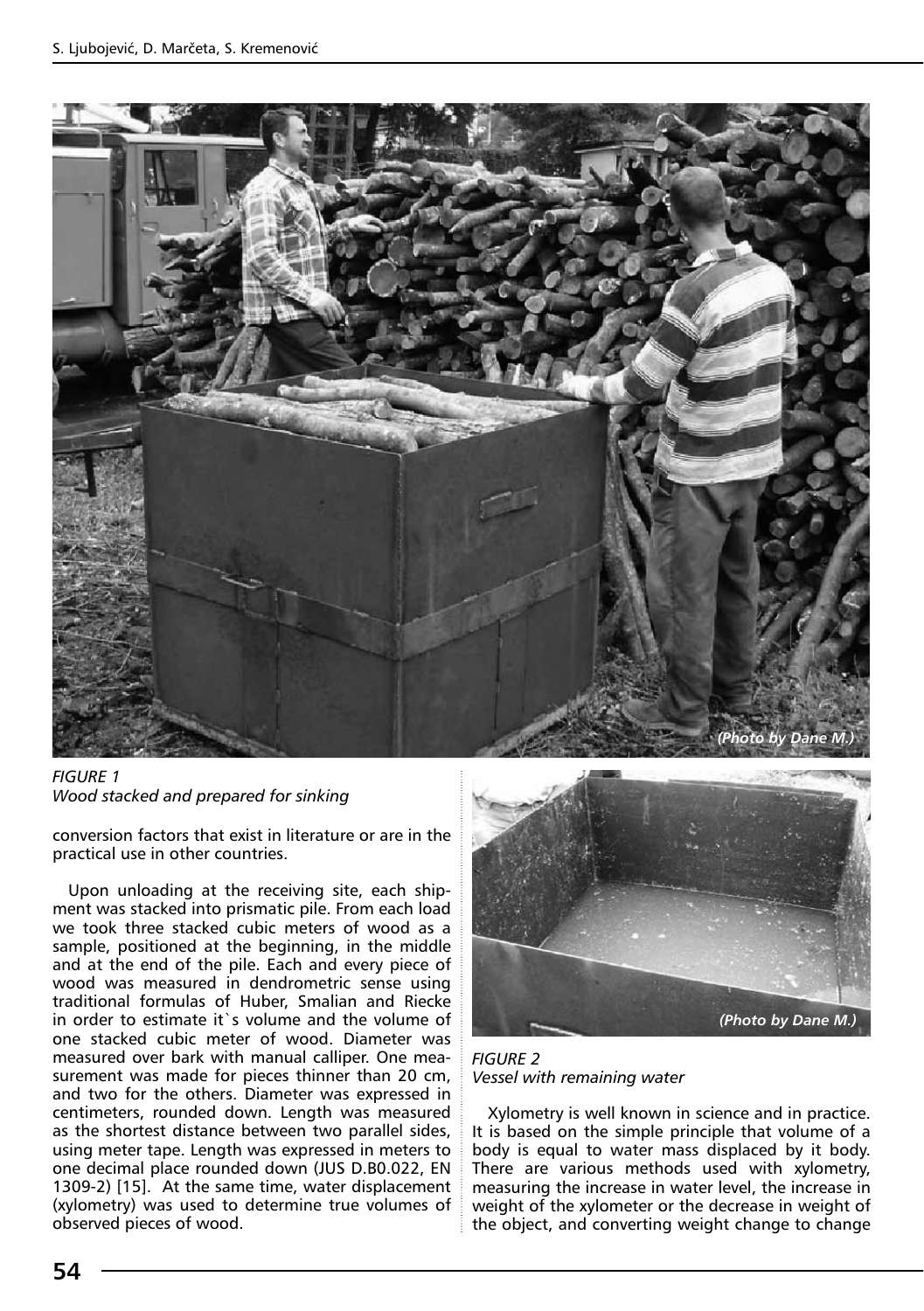| Sample No.                                                   | 1   | $\mathcal{P}$ | 3   | $\overline{4}$ | 5   | 6                | 7   | 8   | 9   | 10  | 11  | 12  | 13  | 14  | 15 | 16          |
|--------------------------------------------------------------|-----|---------------|-----|----------------|-----|------------------|-----|-----|-----|-----|-----|-----|-----|-----|----|-------------|
| Number of pieces<br>in one stacked<br>(m <sup>3</sup> )      | 130 | 124           | 114 | 112            | 132 | 127              | 124 | 148 | 80  | 82  | 67  | 63  | 84  | 68  | 54 | 79          |
| Aver. diameter<br>(cm)                                       | 5.7 | 6.1           | 6.2 | 6.5            | 5.4 | 5.7 <sub>1</sub> | 5.8 | 5.1 | 8.1 | 8.0 | 8.8 | 9.4 | 8.0 | 9.0 |    | $9.5$   7.9 |
| Percentage of<br>pieces with mid.<br>diameter<br>$<$ 7cm (%) | 76  | 71            | 72  | 62             | 77  | 68               | 71  | 84  | 37  | 35  | 26  | 29  | 35  | 16  | 13 | 24          |
| Perc. of pieces<br>with mid.<br>diameter 7-25 cm<br>$(\%)$   | 24  | 29            | 28  | 38             | 23  | 32               | 29  | 16  | 63  | 65  | 74  | 71  | 65  | 82  | 87 | 76          |

*TABLE 4 General review of collected data* 

in water volume [16]. In our case, sampling pieces of wood were neatly stacked into an empty vessel (box) of 1,000 liters, with inner dimensions of 100 cm x 100 cm x 100 cm (Figure 1). Then water was poured into the vessel to the upper level of 100 cm (1,000 l  $= 1$  m<sup>3</sup>). After that we took out all the wood from the vessel and measured water level (Figure 2). In fact we determined amount of water that remains in the vessel. This amount of water actually represents air gaps between pieces of wood within one stacked cubic meter. True wood volume was determined as a difference between 1.000  $\frac{1}{1}$  (1 m<sup>3</sup>) and the remaining volume of water. Conversion ratios were calculated as a quotient of 1  $m<sup>3</sup>$  solid and of 1  $m<sup>3</sup>$  stacked.

On the basis of described procedure, we have collected data from 16 samples with 814 pieces of wood in all. General review of collected data is given in Table 4.

# **RESULTS AND DISCUSSION**

Overall results of the experiment are shown in Table 5. As we can see all shipments were assumed as distilling wood of 2nd class to with corresponding conversion factor 0.65 (JUS D.B0.022).

Conversion factor based on xylometry varies considerably between 0.45-0.58, and always is lower than stated in delivery note. This result leads to the conclusion that appliance of officially prescribed conversion factor leads to over estimation of delivered distillation wood. With that regard, there is a need for improvement of existing conversion factor on the basis of reliable data. Also results of dendrometric measurements and calculating of volume show that conversions factors are significantly lower than those one obtain with the xylometry 0.36-0.52. Main rea-

#### *TABLE 5*

*Results of experiment*

| Sample Nr.                                            |      | $\mathcal{P}$                                                                | 3.   | 4 | 5                                  | 6 | 7 | 8 | 9                                                | 10            | 11   | 12   | 13                          | 14                   | 15                       | 16   |
|-------------------------------------------------------|------|------------------------------------------------------------------------------|------|---|------------------------------------|---|---|---|--------------------------------------------------|---------------|------|------|-----------------------------|----------------------|--------------------------|------|
| Conv. factor<br>stated in<br>the delivery<br>note     | 0.65 | 0.65                                                                         | 0.65 |   |                                    |   |   |   | $0.65$   0.65   0.65   0.65   0.65   0.65   0.65 |               | 0.65 | 0.65 |                             |                      | $0.65$   $0.65$   $0.65$ | 0.65 |
| Conv. factor<br>calculated<br>byxylometry             |      | $0.46$   0.48   0.49   0.49   0.45   0.47   0.47   0.45   0.56   0.54   0.56 |      |   |                                    |   |   |   |                                                  |               |      |      | $0.56$   0.54   0.54   0.58 |                      |                          | 0.55 |
| Conv. factor<br>calculated<br>by Huber's<br>formula   | 0.37 | 0.39 0.40 0.40 0.33 0.38 0.38 0.33                                           |      |   |                                    |   |   |   |                                                  | $0.49$   0.48 | 0.49 |      | $0.50$   0.48   0.50   0.51 |                      |                          | 0.48 |
| Conv. factor<br>calculated<br>by Smalian's<br>formula | 0.37 | 0.39   0.40   0.40   0.33   0.38   0.38   0.32   0.49   0.47                 |      |   |                                    |   |   |   |                                                  |               | 0.50 | 0.50 |                             |                      | $0.48$ $0.50$ $0.52$     | 0.48 |
| Conv. factor<br>calculated<br>by Rieckes's<br>formula |      | 0.36   0.38   0.41                                                           |      |   | $0.40$   0.33   0.39   0.38   0.33 |   |   |   |                                                  | $0.49$   0.48 | 0.50 | 0.50 |                             | $0.48$ $0.51$ $0.52$ |                          | 0.49 |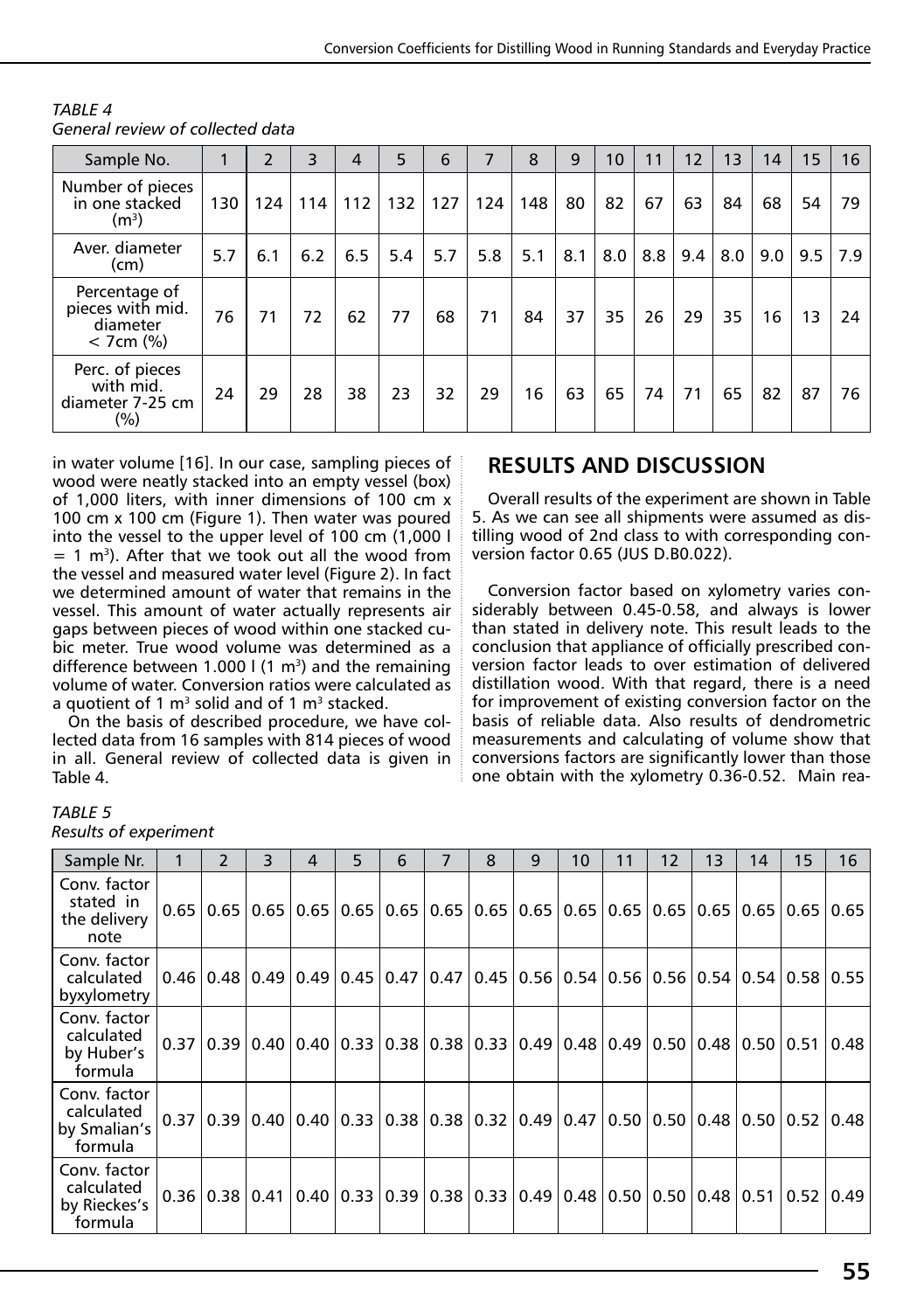son for that may laying in the fact that measurements was done according to JUS which prescribes measurement with rounding down for diameter (round centimeters) and length (round decimeters). Thus, maximum error due to rounding is 9 mm in measuring diameter and 9 cm in measuring length. Relative impact of these errors on error of volume is as higher as the wood assortment is less voluminous, and vice versa. This simple rule is particularly noticeable with very small assortments such as small round billets.

There are no significant differences between different methods (formulas) of calculating volume. So we can conclude that measurement according JUS is not appropriate for assortments from the category of staked wood. Another important fact which has to be considered is moisture of wood. Volume of wood depends on moisture content. For example row wood (after cut) of beech has 14 % higher volume than dry, wood of oak 11 % etc. That means that conversion coefficients must be determined for different moisture content.

One solution for described gap may be shift to weight scaling. In that case mistakes caused by measurement could be avoided but it must be considered moisture of wood also. Wood for distilling should be as dry as much as possible before use, around 20 % moisture content.

There are a significant number of pieces with diameter below 7 cm (13-84 %) that according to JUS standard are not allowed in the 2nd class distilling wood with conversion coefficient 0.65.

We determined dependence between conversion coefficients and number of pieces, as well as between conversion coefficients and average diameter of pieces. We used correlation and regression analysis.

Examination of relationship between number of pieces in stacked meter and conversion coefficients obtained by xylometry we can say that with increasing of number of pieces conversion coefficients are decreasing. There is very strong dependence represented with coefficient of correlation of R=0.98, and coefficient of determination of  $R^2$ =0.96. Dependence is shown graphically (Figure 3) and represent with linear function (1).

$$
y = 0,6601 - 0,0015x (1)
$$

Examination of relationship between average diameter of pieces in stacked meter and conversion coefficients obtained by xylometry we can say that with increasing of average diameter of pieces conversion coefficients are increasing also. There is very strong dependence represented with coefficient of correlation of R=0.96, and coefficient of determination of  $R^2$ =0.93. Dependence is shown graphically (Figure 4) and represent with linear function (2).

 $y = 0,3044 + 0,0288x(2)$ 



*FIGURE 3 Dependence between number of pieces and conversion coefficients*



*FIGURE 4* 

*Dependence between average diameter of pieces and conversion coefficients*

## **CONCLUSIONS**

Conversion coefficients are defined in JUS standard and depend on dimensions and shapes of pieces of wood. Results of research show that conversion coefficients by JUS are not appropriate for the wood which appears as a raw material for distilling. Xylometry method show that coefficients should be significantly lower than those one prescribe in JUS standard and used in delivery notes and should be revised. We can conclude that dendrometric measurement is not adequate method for measure of stacked wood. Volume of wood depends on moisture content. For example row wood (after cut) of beech has 14 % higher volume than dry, wood of oak 11 % etc. Conversion coefficients must be determined for different moisture content. Solution could be shipment of distilling wood by weight scaling. In that case wood for distilling should be as dry as much as possible, around 20 % moisture content.